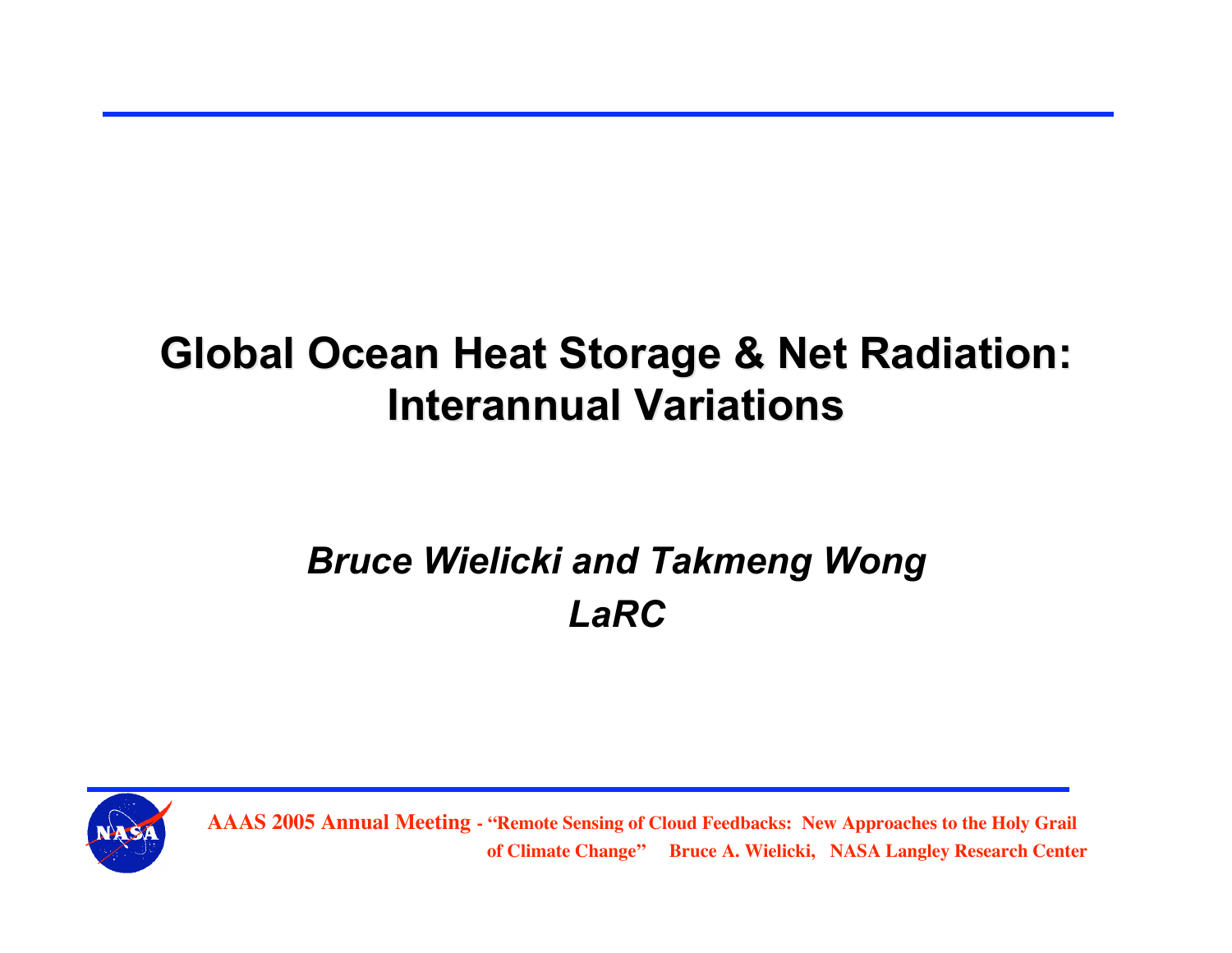

### **Tropical Tropical (20S - 20N) TOA Radiation Radiation Anomalies: Anomalies: Observations (color) vs. Climate Models**

- Climate noise 0.3 Wm-2
- SW reflected lower 90s
- Global dimming recovery?
- Net heating in 90s
- Opposite sign of Iris negative cloud feedback hypothesis
- Surface heating would be 3% in tropical mean precipitation
- Climate models driven with observed SSTs, not Pinatubo
- Pinatubo signal cooling
- Missing cloud feedbacks?
- Natural variability?

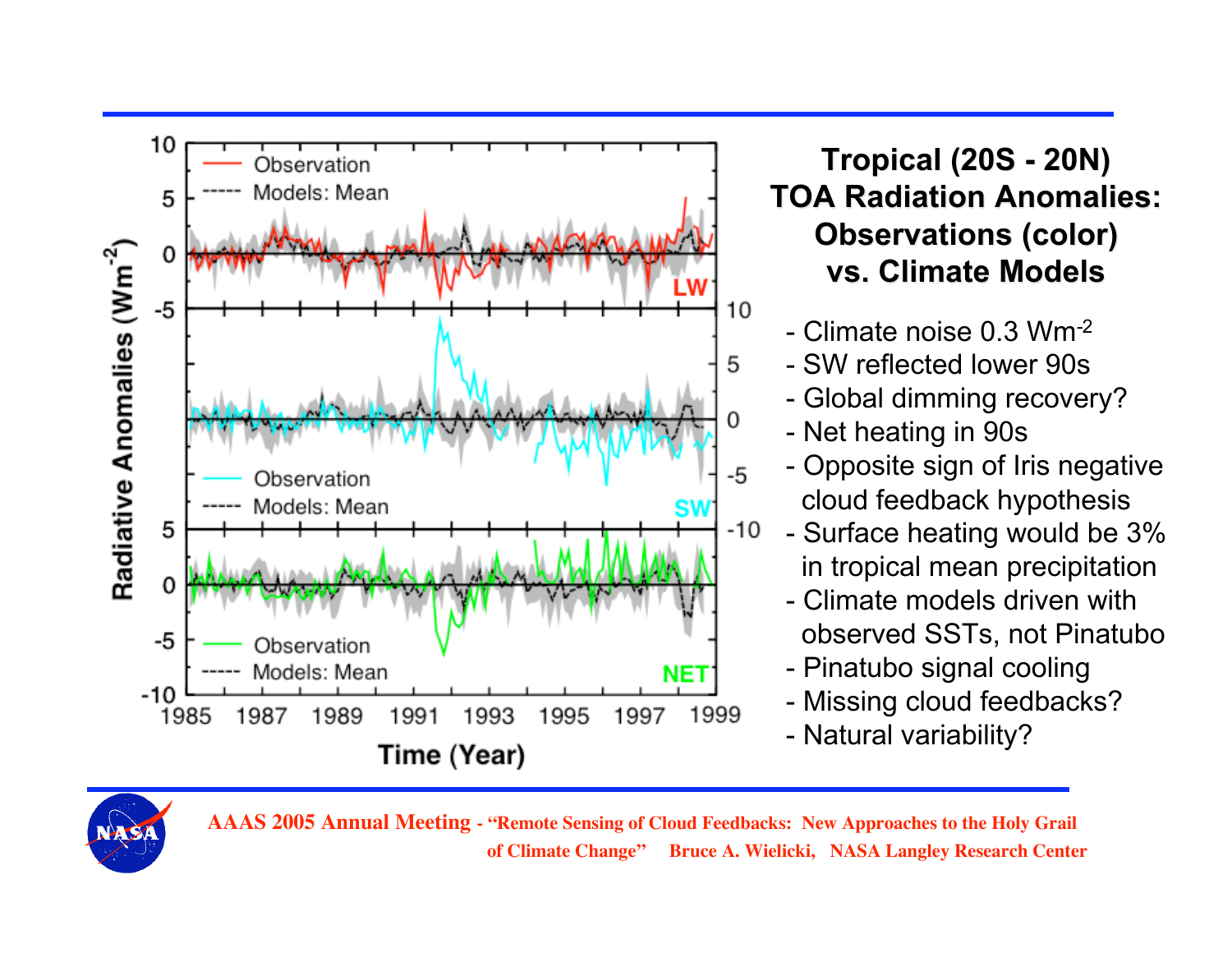

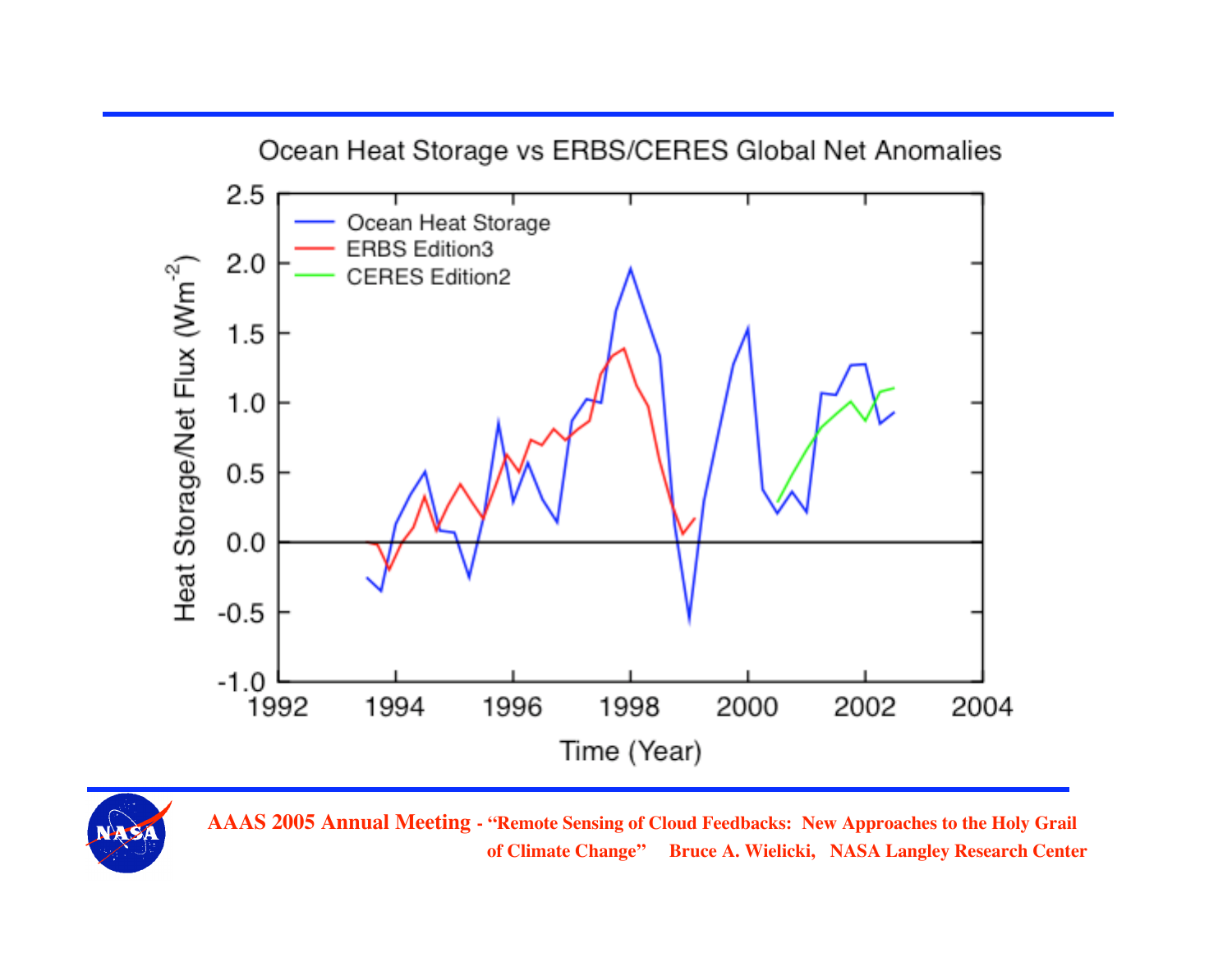### **Globally Averaged Ocean Heat Content Variability**



Figure 3. Globally averaged heat content variability. Error bars on the difference estimate (combined altimeter and in situ data) are  $2.4 \times 10^7$  J/m<sup>2</sup> as described in the text. Warming rates are calculated from the 10-year changes in heat content.

#### **Willis et al, JGR, 2004**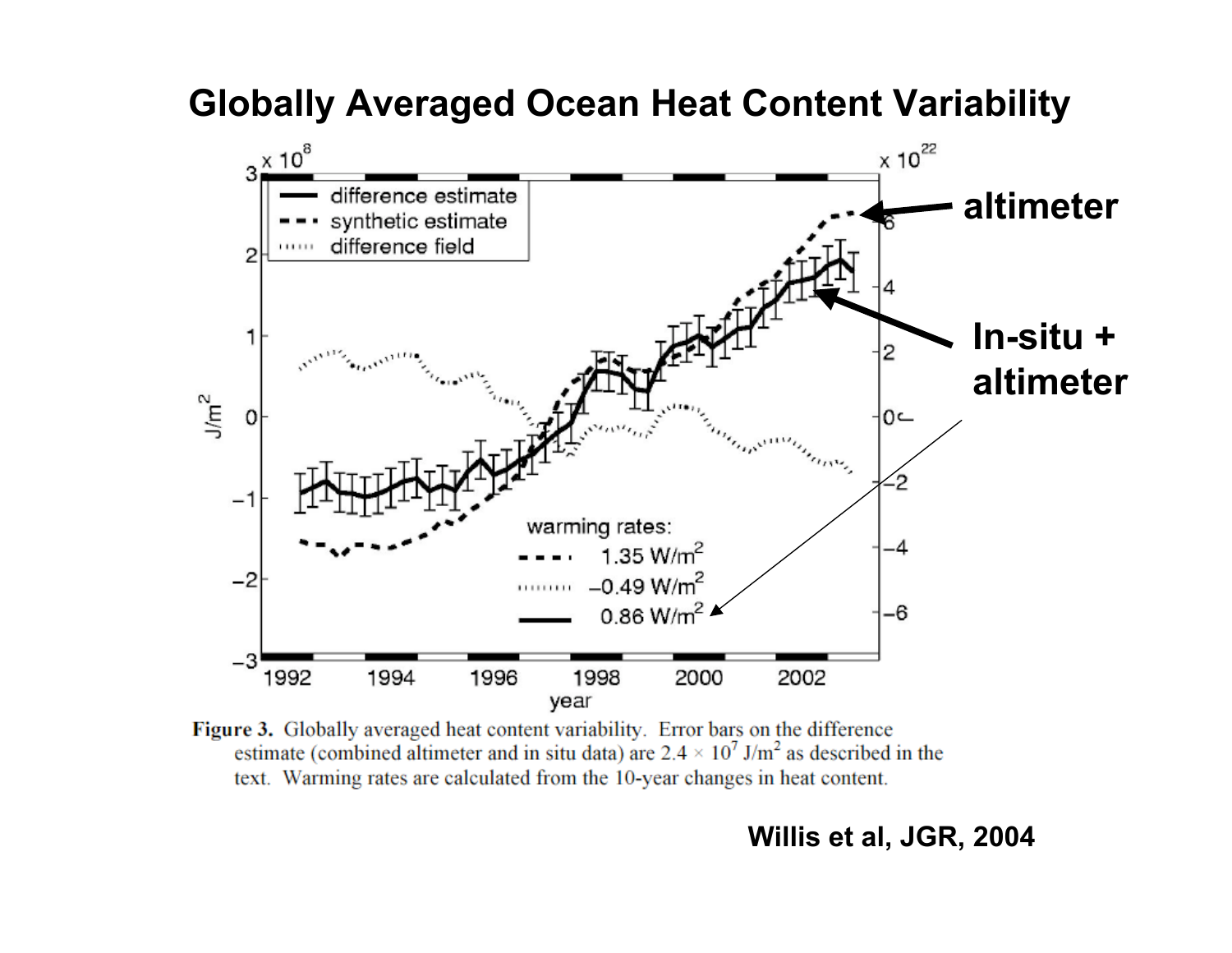

Figure 8. Interannual variability in heat content integrated over the region from 20° N to 20° S (solid line) and over the entire globe (dashed line).

#### **Willis et al, JGR, 2004**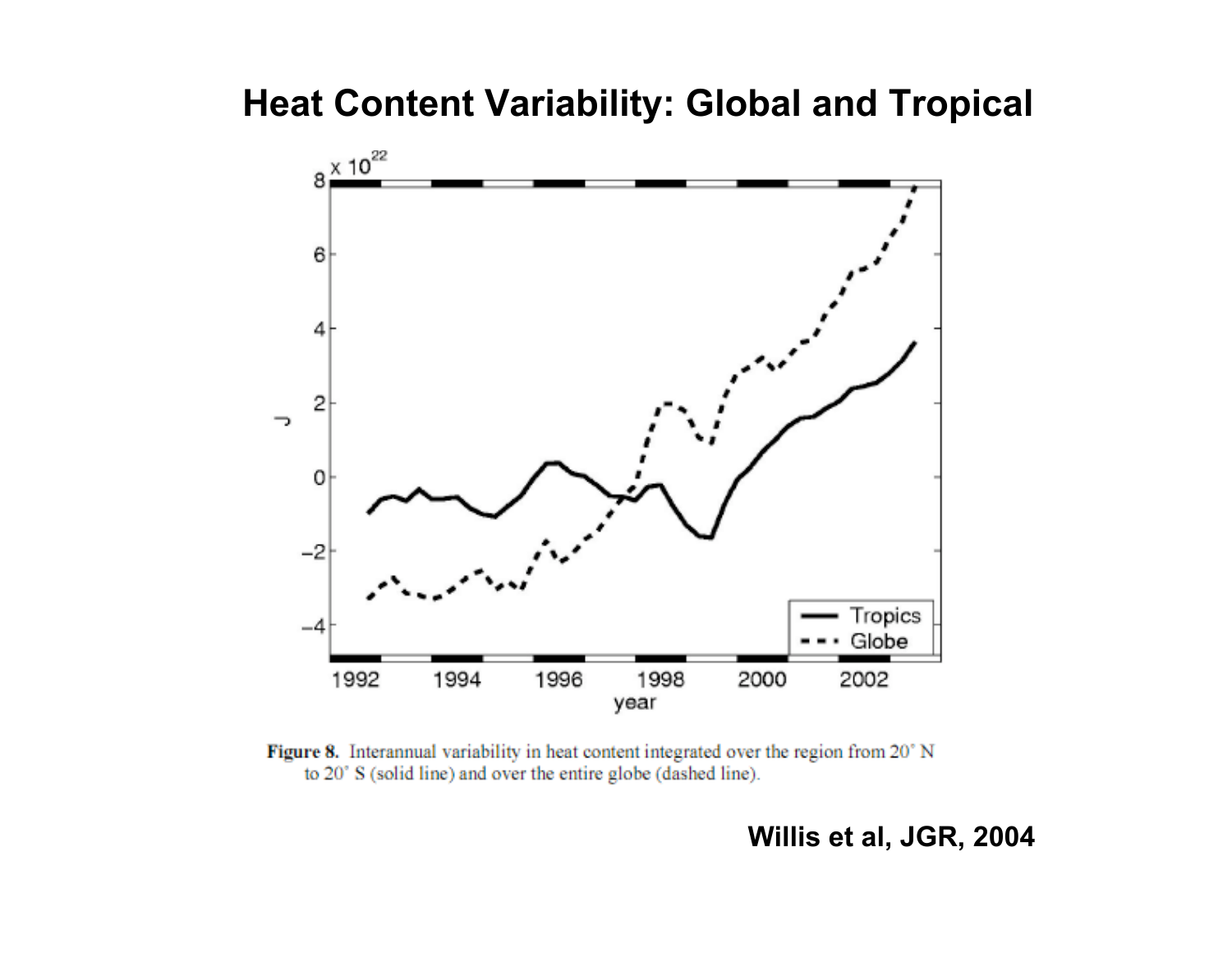### **10-yr Temperature Trends versus Ocean Depth**



Figure 9. Ten-year trend in zonally averaged temperature vs. depth and latitude.

**Willis et al, JGR, in press**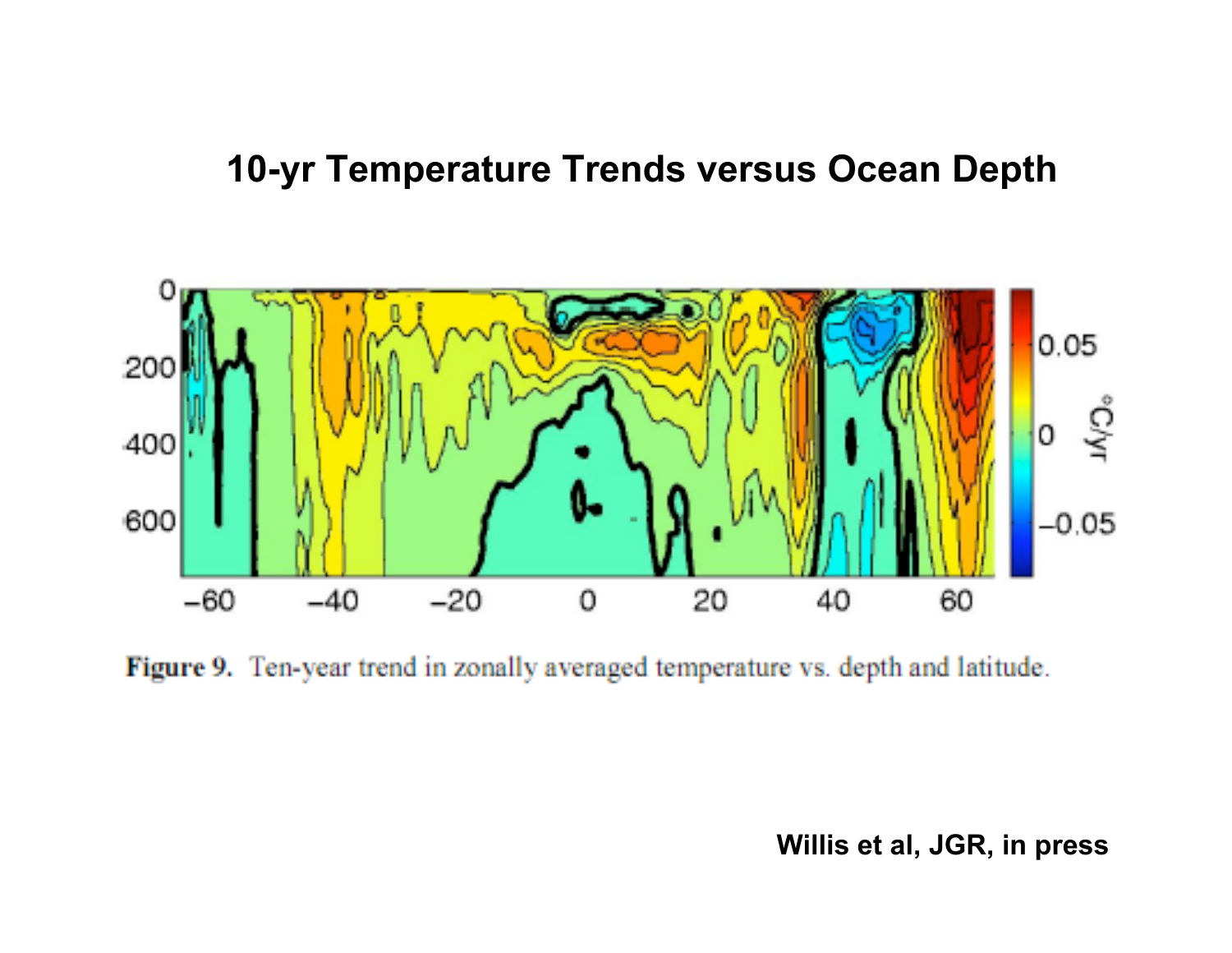**New Ocean Heat Storage Versus Levitus Data**



Figure 12. Decadal heat storage calculated as the 10-year difference of the 40-year time series of heat content published by Levitus et al. [2000a]. The single point represents the 10-year heat storage rate from the present analysis, as calculated in Section 3.1.

#### **Willis et al, JGR, in press**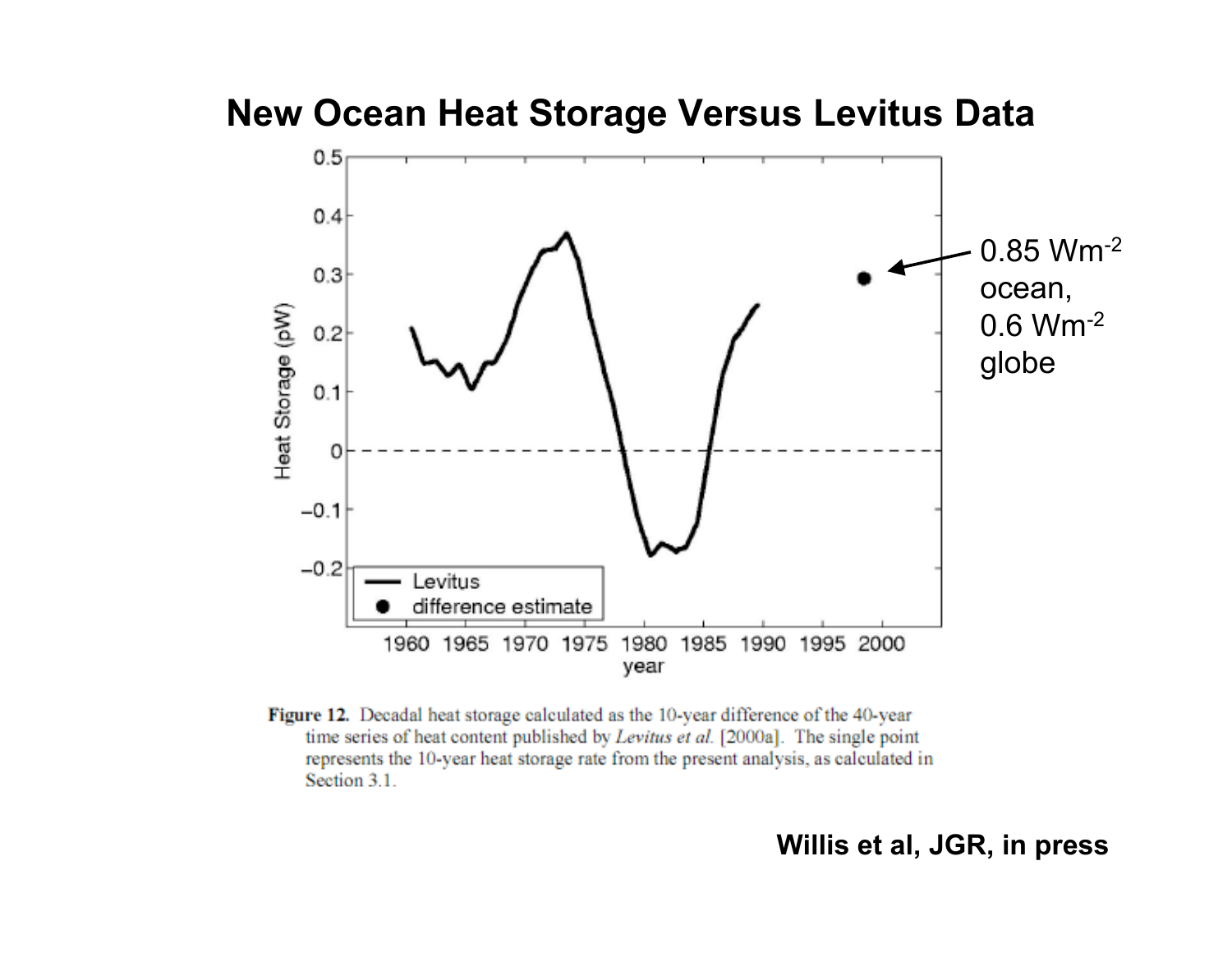### **Global Radiation and Ocean Heat Storage: What does it mean?**



- Climate atmos. noise only 0.3 Wm<sup>-2</sup>
	- $-$  Ocean/Rad diff = 0.4 Wm<sup>-2</sup> 1 $\sigma$ 
		- = ocean spatial sampling noise
	- ERBS cavity radiometer gain change =  $0.1\%$  or 0.2 Wm<sup>-2</sup>
	- 1.5 Wm-2 variations larger than expected
	- IPCC forcing = 0.6 Wm-2/decade
	- All other heat storage mechanisms are smaller by factor of 10 or more
	- Aerosol/greenhouse forcing changes small except Pinatubo in 91-93
	- Large changes = variations in net cloud radiative forcing
	- Not clear if ocean => cloud or cloud => ocean
- Non-equilibrium link of ocean/cloud must be unscrambled in model/data